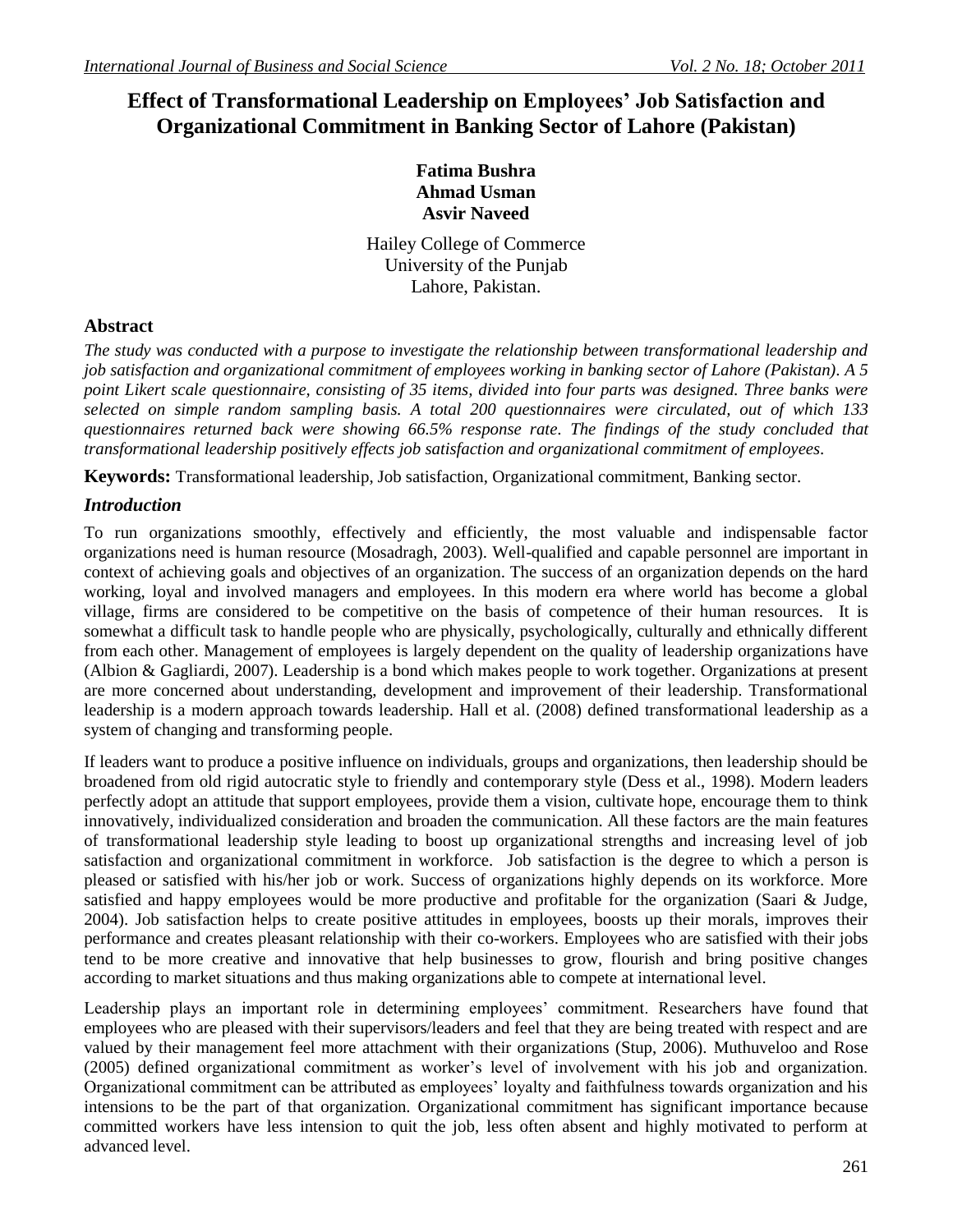Service industry plays significant role in developing the economic life of a country. According to Chang (2000) service industry is the lifeblood of the economy and important for the success and progress of other related sectors. Thus, improve the image of the country. Financial sector of Pakistan comprise of regulators, micro finance companies, conventional banks, foreign banks, Islamic banks, stock markets and development finance institutions. At present, there are 39 Scheduled banks, 7 Micro finance banks and 8 Development finance institutions functioning in Pakistan (Government of Pakistan, 2010). While discussing the financial sector of Pakistan, it is analyzed that banks play dynamic and useful role in the growth and strength of a developing country like ours. Bank refers to a term we generally use for different kind of financial institutions. The objective of the study is to determine the effect of transformational leadership on job satisfaction and organizational commitment of employees working in banking sector of Lahore (Pakistan).

## *Literature Review*

Leadership continued to be one of the most widely discussed topic by the researchers from all over the world (Kuchler, 2008). Jong and Hartog (2007) described leadership as a process to influence people in order to get desired results. Lok and Crawford (2004) proclaimed that leadership plays a vital role in determining the success and failure of a firm. Gill (2006) identified that leaders help to stimulate, motivate, encourage, and recognize their followers in order to get key performance results. There are many different styles of leadership. Mosadeghard (2003) had pointed out following styles of leadership: autocratic, bureaucratic, laissez-faire, charismatic, democratic, participative, situational, transactional, and transformational leadership. In this study, transformational leadership is will be under discussion.

#### **Transformational leadership**

Burns (1978) was the first person who gave the concept of transformational leadership. He claimed that transformational leadership is observed when leaders encouraged followers to boost up the level of their morals, motivation, beliefs, perceptions, and coalition with the objectives of the organization. Bass and Avolio (1995) forwarded the work of Burns and divided transformational leadership into four components; charismatic role modeling, individualized consideration, inspirational motivation, and intellectual stimulation. Schepers *et al*. (2005) claimed that transformational leaders allowed employees to think creatively, analyzed the problem from numerous angles and explored new and better solutions of the problem by using technology. Gill et al. (2006) claimed that organizations can reduce job stress and burn out by applying transformational leadership.

#### **Job satisfaction**

Job satisfaction is a topic which has derived attention of not only organizational employees but also of researchers (Lu *et al*., 2005). Job satisfaction is the emotional response of an individual toward his or her job or place of job coming out from his or her experience from the job. Luthans (2007, p.141) defined job satisfaction as "a pleasurable or positive emotional state resulting from the appraisal of one's job or job experience". Job satisfaction ultimately leads to job performance and organizational commitment which ensures organizational success (Spector, 2003).

In the explanation of job satisfaction, the job related characteristics are not enough and for complete understanding we need to consider the personal characteristics as well (Churchill et al., 1976; Staw and Ross, 1985; Fried and Ferris, 1987). Okpara (2004) identified five dimensions of job satisfaction: pay, promotion, supervision, work itself and coworkers. Oshagbemi (2003) determined the personal factors which relate to job satisfaction in the UK universities. He found that ranking, length of service, age and the individual's ability to do the work, contribute a lot in enhancing his satisfaction level. Okpara (2004) examined that whether the personal characteristics of the IT mangers are responsible for job satisfaction or not. The personal characteristics taken were experience, age, education and gender.

#### **Organizational commitment**

Luthans (2007, p.147.) stated organizational commitment as "an attitude reflecting employees' loyalty to their organization and is an ongoing process through which organizational participants express their concern for the organization and its continued success and well-being". Henkin and Marchiori (2003) defined organizational commitment as a feeling of employees which force them to be the part of their organization and recognize the goals, values, norms and ethical standards of an organization. Shaw (2003) identified three dimensions of organizational commitment: affective, continuance and normative commitment. Positive, sincere and utmost involvement of employee for its organization is called affective commitment.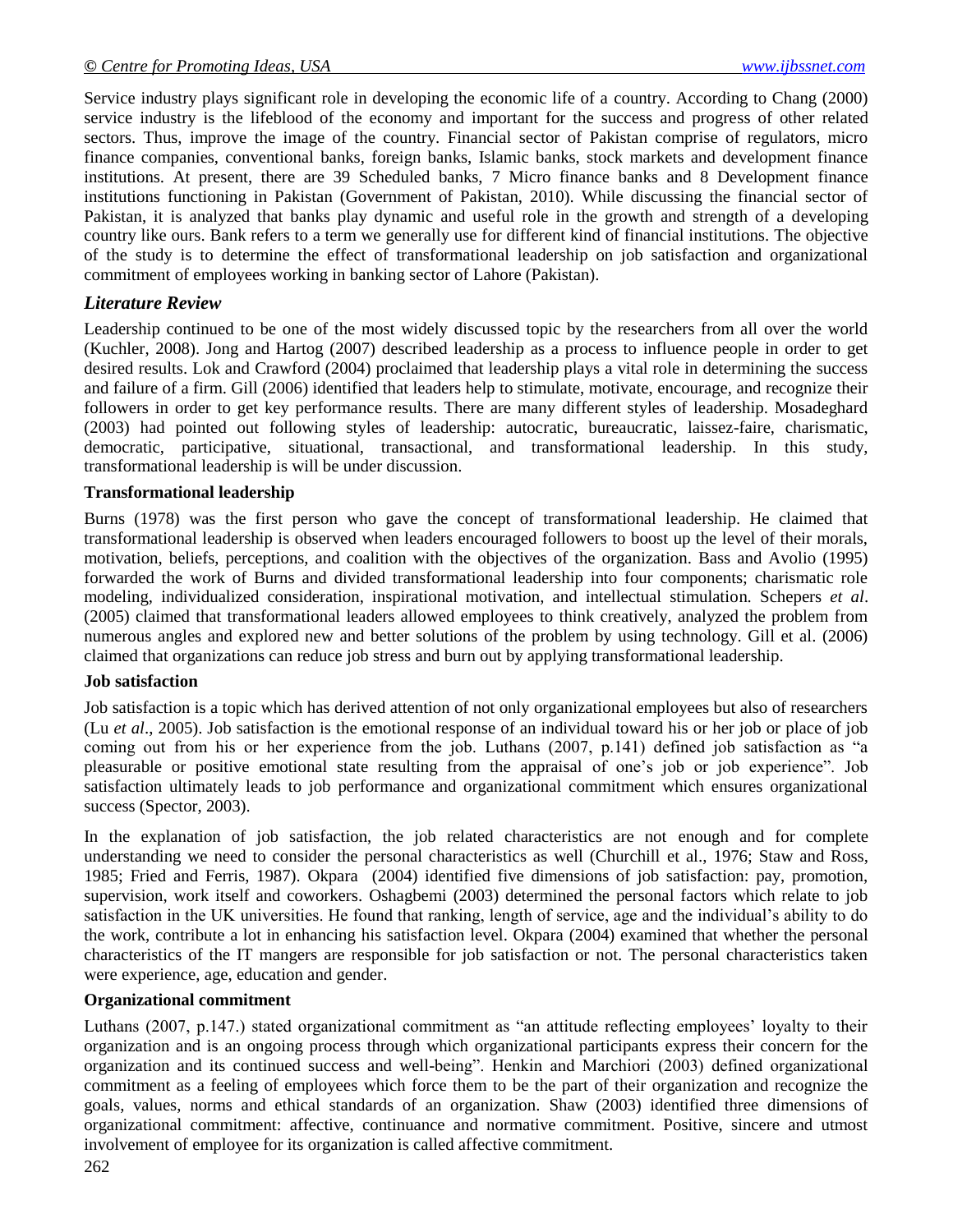Continuance commitment can be seen when individual is committed with the organization because of some specific benefits like pension, insurance, medical and other fringe benefits. Employees' Commitment with the organization because of the ethical standards or social norms is called normative commitment. According to Tella et al. (2007) Organizational commitment is the strongest motivator that highly affects persons' intentions to perform well, increases his efficiency, and improves his skills. Organizational commitment is important for organizations because it is a good predictor of organizational goals and objectives, productivity, absenteeism and turnover.

## **Relationship between transformational leadership and employees' job satisfaction**

Although there are numerous leadership styles which could have an impact on employees' job satisfaction and their organizational commitment but we are mainly concerned with transformational leadership. We choose transformational leadership because of its supportive, productive and innovative nature. Cumming et al. (2010) stated that leadership that is concerned only with the output of the workers and do not care about their feelings failed to attain best efforts of the staff. The study suggested that transformational leadership should be adopted to improve workers satisfaction, selection, work environment and to avoid employee turnover. Miles and Mangold (2002) proclaimed that job satisfaction is facilitated by leaders' performance and effective supervisory interaction with employees. Leader's capability to identify and solve the conflicts of employees determined the employees' perception about leaders' performance. AL-Hussami (2007) concluded that transformational leadership positively effects the employees' job satisfaction. Hamidifar (2009) conducted a study in Islamic Azad University in Tehran and explored that among different leadership styles transformational positively determine the employees' job satisfaction. Employees are more satisfied with transformational leadership than any other style.

### **Relationship between transformational leadership and employees' organizational commitment**

Avolio et al. (2004) conducted a study on staff nurses in a public hospital of Singapore and stated that transformational leadership positively affects organizational commitment. Limsili and Ogunlana (2008) proclaimed that transformational leadership is a better leadership style and workers productivity and organizational commitment is facilitated by transformational leadership. Ismail and Yusuf (2009) studied the impact of transformational leadership on followers' commitment and concluded that there is significant positive relation between these two variables. Transformational leadership is the most effective leadership style in determining organizational commitment of employees.

On the bases of above literature study, following hypothesis are derived:

- $H_1$ : Transformational leadership positively relates with employees' job satisfaction.
- H2: Transformational leadership positively relates with employees' organizational commitment.

### **Theoretical Framework**



The above research model is showing relationship between independent variable (IV) and dependent variables (DVs). Here, transformational leadership is working as IV while job satisfaction and organizational commitment are working as DVs. The model is showing that transformational leadership is positively affecting employees' job satisfaction and organizational commitment, on the basis of which  $H_1$  and  $H_2$  are derived.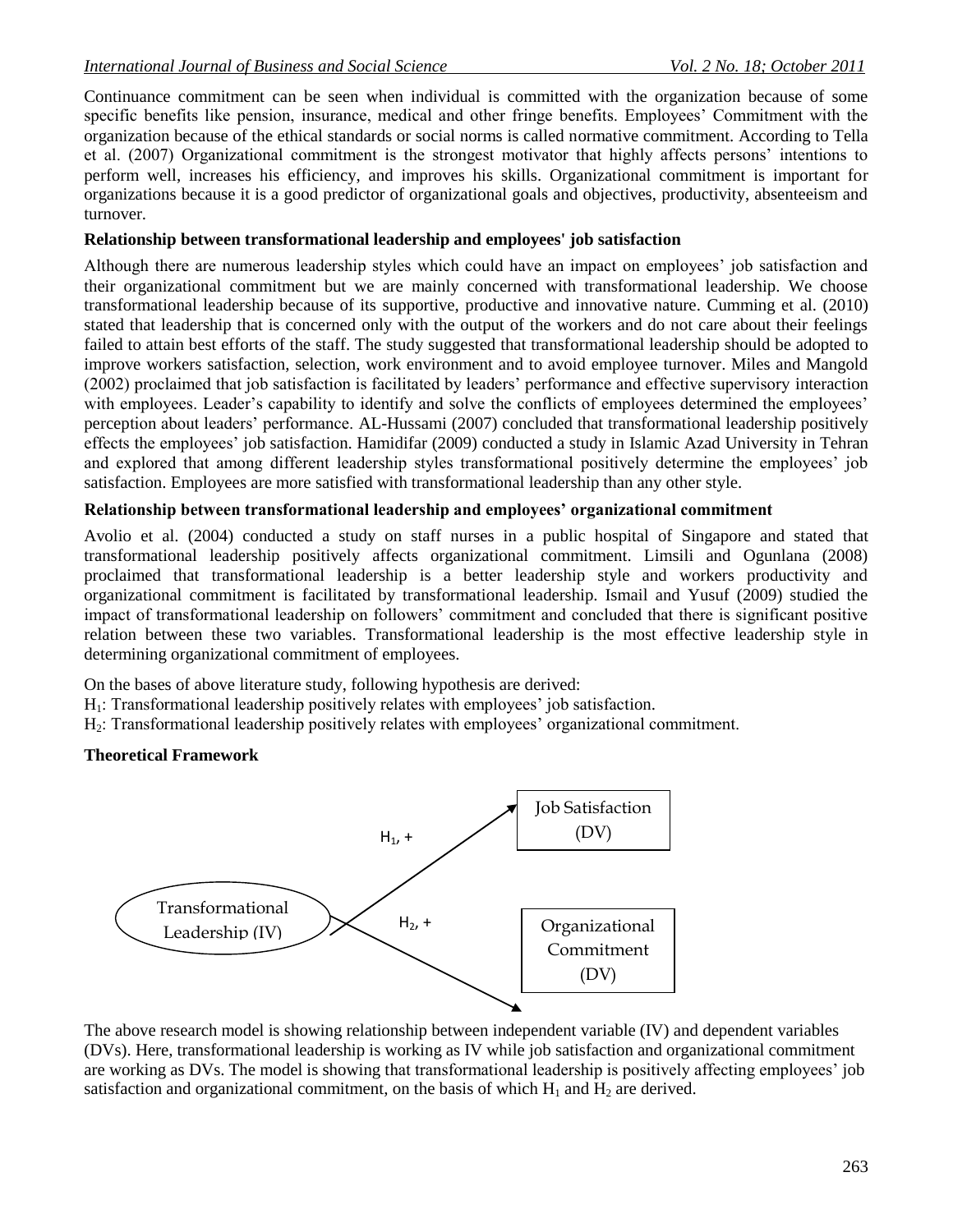## **Research Design**

The study was conducted with a purpose to investigate the relationship between transformational leadership and job satisfaction and organizational commitment of employees working in banking sector of Lahore (Pakistan). Population of the study was banks functioning in Lahore, out of which three banks, Askari, Alfalah and Soneri were taken as sample through simple random sampling technique. Personally administered questionnaires had been used to collect data. Questionnaire was comprised of 35 items, out of which 20 questions analyzed transformational leadership, 7 questions were related to job satisfaction whereas 8 items measured organizational commitment of employees. 200 questionnaires were distributed in three sample banks out of which 133 were returned back showing 66.5% response rate. Reliability of the questionnaire was checked and it was found to be .82. For the purpose of analysis, data was put into SPSS 17.0. Statistical findings of the study are given below.

### **Findings of the Study**

### **Demographic analysis**

Table 1 exhibits the demographic information of this study. The population consisted of banking sector of Lahore and data had been collected from Askari Bank (56.4%), Soneri Bank (19.5%) and Bank Alfalah (24.1%). Survey respondents included 71.4% males and 28.6% females. 55% of the respondents belonged to 20-30 years of age, 34.4% employees belonged to 31-40 years of age. Employees having masters degree showed 54.9% of the sample, graduated employees were 41.4% of the sample

Whereas, 3.8% of the sample belonged to employees lying in a category other than mentioned above. Employees having experience less than 2 years comprised 33.9% of the sample, 2-5 years experienced employees were 48.8% of the sample, 6-10 years experienced employees comprised 7.1% of the sample whereas, 10.2%of the sample showed employees having experience of more than 10 years.

|                      |                | <b>Frequency</b> | Percentage |
|----------------------|----------------|------------------|------------|
| <b>Bank name</b>     | Askari bank    | 75               | 56.4%      |
|                      | Soneri bank    | 26               | 19.5%      |
|                      | Alfalah        | 32               | 24.1%      |
| <b>Qualification</b> | Graduation     | 55               | 41.4%      |
|                      | <b>Masters</b> | 73               | 54.9%      |
|                      | Others         |                  | 3.8%       |
| Gender               | Male           | 95               | 71.4%      |
|                      | Female         | 38               | 28.6%      |
| Age                  | $20 - 30$      | 71               | 55.0%      |
|                      | $31-40$        |                  | 36.4%      |
|                      | $41 - 50$      |                  | 7.8%       |
|                      | $51-60$        |                  | 0.8%       |
| <b>Experience</b>    | $0-2$ yrs      | 43               | 33.9%      |
|                      | $2-5$ yrs      | 62               | 48.8%      |
|                      | $5-10$ yrs     | O                | 7.1%       |
|                      | 10 above       | 13               | 10.2%      |

#### **Table-1:** Demographic Analysis

## **Descriptive Statistics**

Table 2 represents the mean values of transformational leadership, overall job satisfaction, and organizational commitment. The 3.46 mean value for overall job satisfaction describes the satisfaction of employees with different dimensions of their job. The results show positive attitudes of employees towards their work which means employees are satisfied with their job. Aggregate mean value of 2.40 for transformational leadership explains the employees' views about a visionary and team oriented leadership style of the supervisor. Results show that employees are not happy with their supervisors or leaders. According to employees' responses, managers don't encourage their innovative thinking, and don't consider their personal feelings before acting or implementing a decision. The mean value for organizational commitment is calculated as 3.26 depict the level of emotional attachment that workers have with their organizations.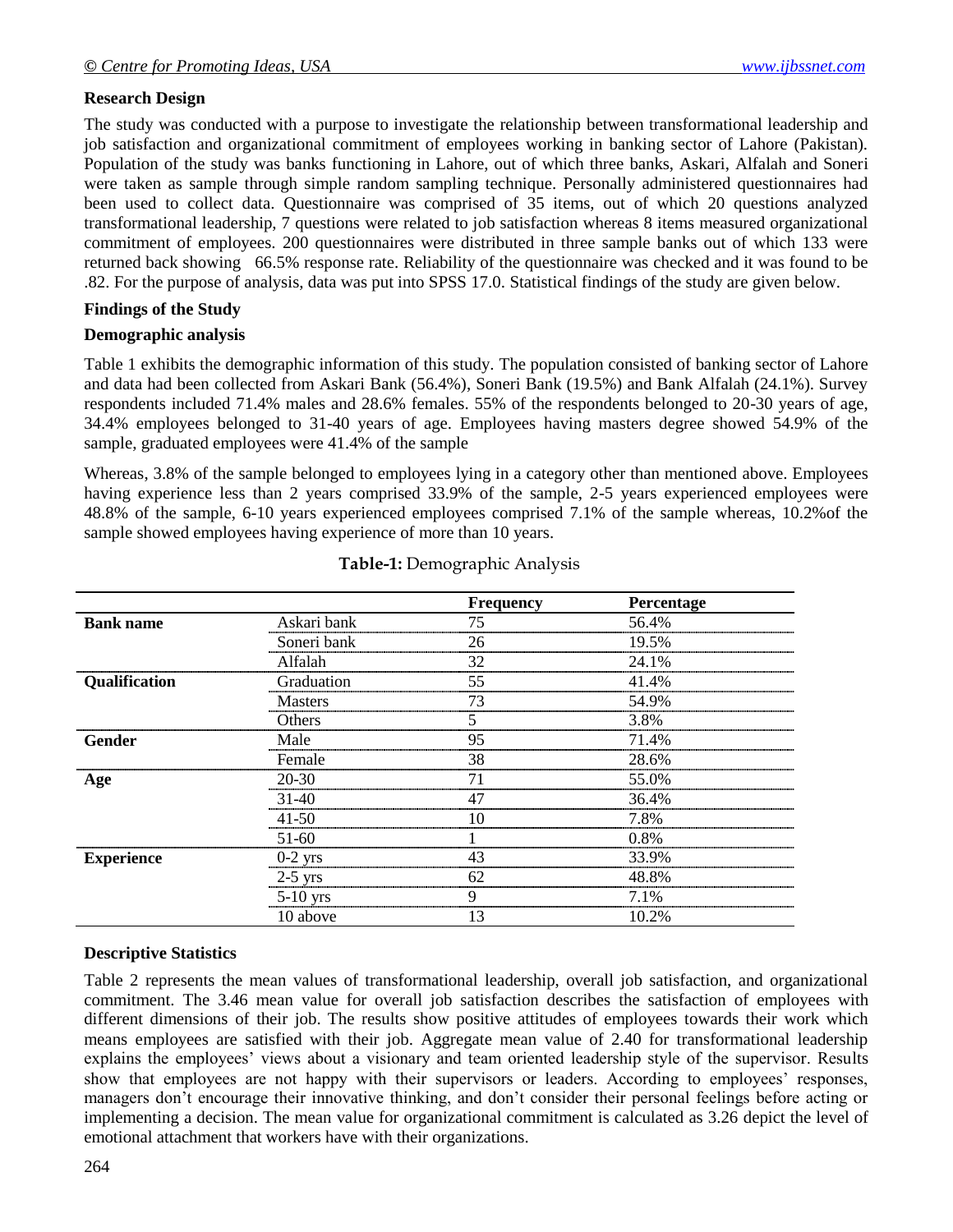The results show that employees are somewhat loyal to their organizations, feel pride to be a part of it, find similarity between their own values and organization values, and ready to accept any type of job assignment for the smooth running of organization but not at a very large scale.

| ------------------             | Mean           | Std<br>Jeviation |
|--------------------------------|----------------|------------------|
| satisfaction<br>Jor<br>------- | 4629.د         | 62075            |
| ranstormational<br>-leadership | 4034           | 15424<br>. 44    |
| commitment<br>. )ro            | $1263^{\circ}$ | 77488            |

| <b>Table-2: Descriptive Statistics</b> |  |
|----------------------------------------|--|
|----------------------------------------|--|

**Table 3** shows the results of regression analysis, which demonstrate the dependence of overall job satisfaction and organizational commitment (dependent variables) on transformational leadership (independent variable). Value of R explains the strength of association between independent variables and dependent variables and R value lies between 0-1 (Ibrahim et al., 2006). The R value near to 1, shows a strong association between IVs and DVs and vice versa. The results of the study are as following:

1-Regression analysis of transformational leadership and overall job satisfaction shows that 37% change in overall job satisfaction is due to the transformational leadership while remaining 63% is the unexplained variability. R value as .61 shows a strong and significant (F=78.356, P<.05) relationship between transformational leadership and overall job satisfaction. Thus, our model is fit. Regression coefficients (β) of transformational leadership as .83 shows that 1 unit change in transformational leadership will bring .83 unit changes in overall job satisfaction in positive direction.

2- Regression analysis of transformational leadership and organizational commitment shows that 16% change in organizational commitment is due to the transformational leadership, while remaining 84% is the unexplained variability. R value as .40 shows a moderate and significant (F=25.244, P<.05) relationship between transformational leadership and organizational commitment and our model is fit. Regression coefficients (β) of transformational leadership as .68 which illustrates that 1 unit in transformational leadership will bring .70 unit changes in organizational commitment in positive direction.

|                |  | -------------------- |  |
|----------------|--|----------------------|--|
| m<br>. .       |  |                      |  |
| $\overline{ }$ |  |                      |  |

**Table-1.3:** Regression Analysis

TL= Transformational Leadership

JS= Job Satisfaction

OC= Organizational Commitment

#### **Interpretation**

1- The hypothesis 1 states that a positive relationship exists between transformational leadership and employees' job satisfaction. On the bases of above statistical findings it has been found that transformational leadership has significantly positive effect at level of overall job satisfaction. Transformational leadership brings 42% change in overall job satisfaction. Therefore the findings of the study support the hypothesis 1 and prove that by adopting transformational leadership style, leaders can achieve more satisfied staff. If employees are satisfied with their jobs they will perform better which will lead organizations towards success. Employees who are working for transformational leader have higher level of job satisfaction. This finding is valuable because it shows that transformational leadership which is a modern concept in the subject of leadership is being liked by the employees of the organizations.

2- The hypothesis 2 of the study predicts a positive relationship between transformational leadership and employees' organizational commitment. Statistical findings suggest that transformational leadership positively relates with organizational commitment of the sampled employees. Transformational leadership brings 16% change in organizational commitment which exhibits a positive and moderate relationship between transformational leadership and organizational commitment. On the bass of these findings we can conclude that hypothesis 2 of the study has been accepted.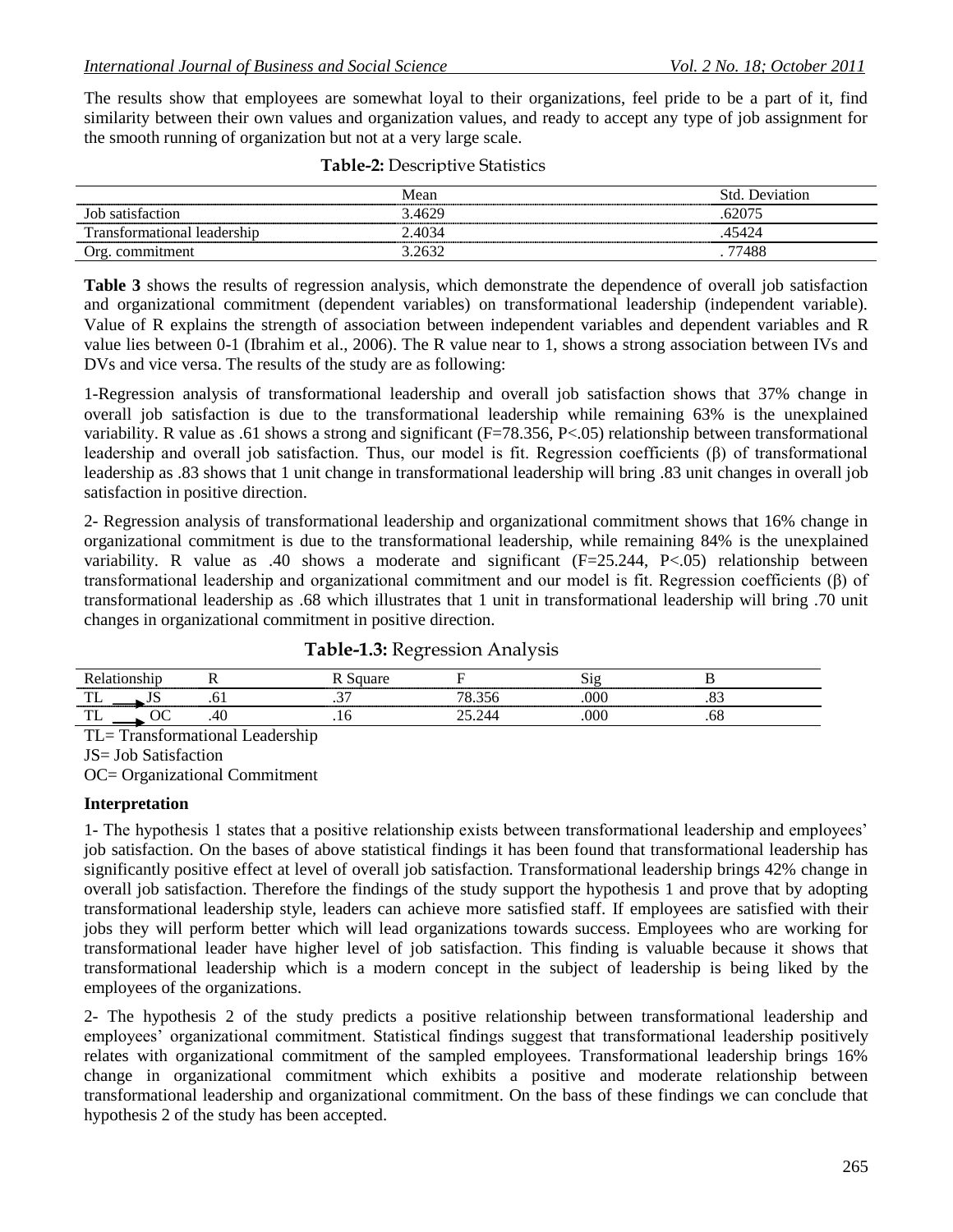The study found that if managers encourage employees' innovative thinking, spends time to teach and coach them, consider their personal feelings before implementing a decision, helps them to develop their strengths, it will increase the level of emotional attachment that workers have with their organizations. Employees will feel pride to be a part of it, find similarity between their own values and organization values, and ready to accept any type of job assignment for the smooth running of organization.

#### **Conclusion**

Productivity and performance of an organization depend upon the job satisfaction and organizational commitment of its employees and escort to growing profits. Transformational leadership, an approach of enhanced interpersonal relationship between supervisor and subordinate, is a way to create higher level of job satisfaction and organizational commitment of employees. Transformational leaders also help employees to become more creative, innovative and bring such new ideas which allow the organization to grow competitively and adapt itself to the changing external environment. Unfortunately, this type of leadership is not being exercised by the managers of conventional bank of Lahore. The results of this study concluded that if managers adopt transformational leadership behaviour, they can get better satisfied and committed employees.

#### **References**

- Albion, M. J., & Gagliardi, R. E. (2007). A study of transformational leadership, organizational change and job satisfaction. Retrieved from [http://eprints.usq.edu.au/3098/1/Albion\\_Gagliardi.pdf](http://eprints.usq.edu.au/3098/1/Albion_Gagliardi.pdf)
- AL-Hussami, M. (2008). A study of nurses' job satisfaction: the relationship to organizational commitment, perceived organizational support, transactional leadership, transformational leadership, and level of education. *European Journal of Scientific Research, 22*(2), 286-295.
- Avolio, B. J., Zhu, W., Koh, W., & Bhatia, P. (2004). Transformational leadership and organizational commitment: mediating role of psychological empowerment and moderating role of structural distance. *Journal of Organizational Behaviour, 25*, 951–968.
- Bass, B. M., & Avolio, B. J. (1995). *MLQ, Multifactor leadership questionnaire.* Redwood City, CA; Mind Garden.
- Burns, J. M. (1978). *Leadership.* New York: Harper and Row.
- Chang, R. (2000). Dollarization A scorecard. *Economic Review of the Federal Reserve Bank of Atlanta, 3.*
- Churchill, A. G., Jr., Ford, M. N., & Walker, C. O. (1976).Organizational climate and job satisfaction in the sales force. *Journal of Marketing Research, 13*(4), 323-332*.*
- Cummings, G. G., Macgeregor, T., Davey, M., Lee, H., Wong, C. A., Lo, E., Muise, M., & Stafford, E. (2010). Leadership styles and outcome patterns for the nursing workforce and work environment: A systematic review. *International Journal of Nursing Studies*, *47*, 363-385.
- De Jong, J. P. J., & Hartog, D. N. D. (2007). How leaders influence employees' innovative behaviuor. *European Journal of Innovation Management*, *10*(1), 41-64.
- Dess, G. G., Picken, J. C., & Lyon, D. W. (1998)*.* Transformational leadership. *Journal of Managerial Issues, 10, 30*-44
- Fried, Y., & Ferris, G. R. (1987). The validity of the job characteristics model: A review and meta analysis. *Personnel Psychology, 40*(2), 287–322.
- Gill, A. S., Flaschner, A. B., & Shacha, M. (2006). Mitigating stress and burnout by implementing transformational-leadership. *International Journal of Contemporary Hospitality Management*, *18*(6), 469- 481.
- Hall, J., Johnson, S., Wysocki, A., & Kepner, K. (2008). *Transformational Leadership: The transformation of Managers and Associates.* University of Florida, Florida.
- Hamidifar, F. (2009). A study of the relationship between leadership styles and employee job satisfaction at Islamic Azad University branches in Tehran, Iran. *AU-GSB- e-Journal,* 1-13.
- Henkin, A. B., & Marchiori, D. M. (2003). Empowerment and organizational commitment of chiropractic faculty. *Journal of Manipulative and Physiological Therapeutics,* 275-281.
- Ibrahim, E. E., Joseph, M. & Ibeh, K. I. N. (2006). Customers' perception of electronic service delivery in the UK retail banking sector. *International Journal of Bank Marketing, 24*(7), p. 475.